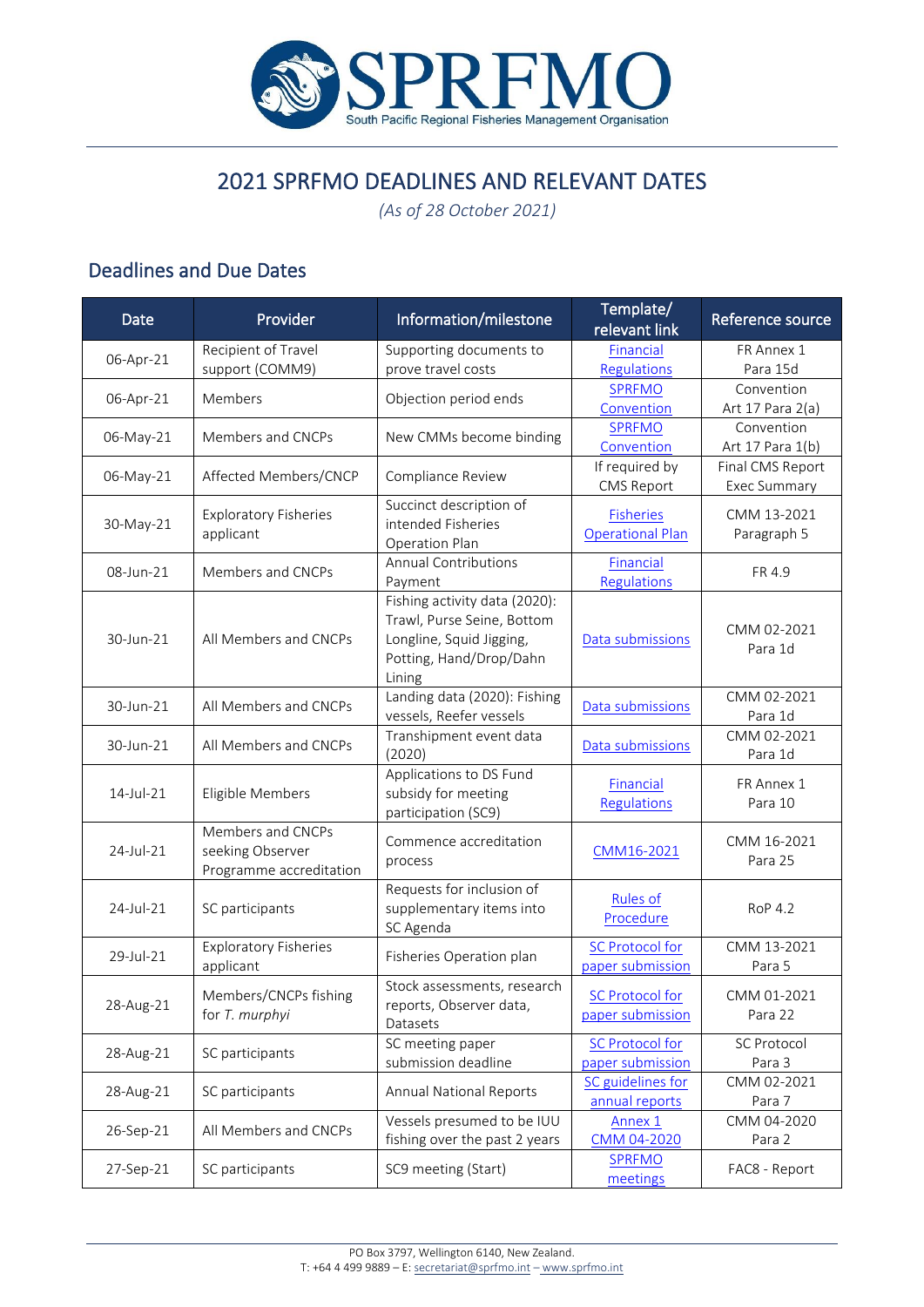| <b>Date</b>  | Provider                             | Information/milestone                                                                                | Template/<br>relevant link      | Reference source                         |
|--------------|--------------------------------------|------------------------------------------------------------------------------------------------------|---------------------------------|------------------------------------------|
| 30-Sep-21    | All Members and CNCPs                | Annual catch total - all<br>species (2020)                                                           | Data submissions                | CMM 02-2021<br>Para 1a                   |
| 30-Sep-21    | All Members and CNCPs                | Observer Data Annual<br>submissions                                                                  | Data submissions                | CMM 02-2021<br>Para 2c                   |
| 21-Oct-21    | All Members and CNCPs                | <b>CMM Annual</b><br>Implementation Report(s)                                                        | Data submissions                | CMM 10-2020<br>Para 5a                   |
| $10$ -Nov-21 | Eligible Members                     | Applications to DS Fund<br>subsidy for meeting<br>participation (COMM10)                             | Financial<br><b>Regulations</b> | FR Annex 1<br>Para 10                    |
| 15-Nov-21    | Potential Observers<br>(NGOs)        | Request for Observer status<br>(Comm10)                                                              | <b>Rules of</b><br>Procedure    | <b>RoP 9.2</b>                           |
| 20-Nov-21    | Chairperson & All<br>Members         | Requests for inclusion of<br>supplementary items into<br>Annual agenda                               | <b>Rules of</b><br>Procedure    | <b>RoP 4.2</b>                           |
| 20-Nov-21    | All CNCPs                            | Request for CNCP status                                                                              | <b>Rules for CNCPs</b>          | Rules for CNCPs<br>Para 3                |
| 25-Nov-21    | <b>Accreditation Evaluator</b>       | Final report on Observer<br>Programme Evaluation                                                     | CMM 16-2021                     | CMM 16-2021<br>Para 32                   |
| 27-Nov-21    | Auditors                             | Auditor's report due                                                                                 | Financial<br><b>Regulations</b> | FR 9.8                                   |
| $1-Dec-21$   | Recipient of travel support<br>(SC9) | Supporting docs to prove<br>travel costs                                                             | Financial<br><b>Regulations</b> | FR Annex 1<br>Para 15d)                  |
| $5$ -Dec-21  | All Members and CNCPs                | CMM Proposals or<br>Amendments for Annual<br>meeting                                                 | <b>Rules of</b><br>Procedure    | <b>RoP 4.5</b>                           |
| $10$ -Dec-21 | Eligible Members                     | Applications to DS Fund<br>(improved fisheries<br>management/ development<br>&/or capacity building) | Financial<br><b>Regulations</b> | FR Annex 1<br>Para 6                     |
| 10-Dec-21    | Members (Bottom fishing)             | Orange roughy carry<br>forward or excess catch<br>notification                                       | CMM 03a-2021                    | CMM 03a-2021<br>Para 21                  |
| 20-Dec-21    | All Members and CNCPs                | Comments on Initial Draft<br>Compliance report                                                       | CMM 10-2020                     | CMM 10-2020<br>Para 8                    |
| 25-Dec-21    | All Members and CNCPs                | Other Papers for Annual<br>meeting                                                                   | <b>Rules of</b><br>Procedure    | <b>RoP 4.6</b>                           |
| 25-Dec-21    | All Members and CNCPs                | Draft IUU List Comments                                                                              | CMM 04-2020                     | CMM 04-2020<br>Para 6                    |
| 18-Jan-22    | All Members and CNCPs                | FAC9 meeting (Start)                                                                                 | <b>SPRFMO</b><br>meetings       | Pending an<br>intersessional<br>decision |
| 19-Jan-22    | All Members and CNCPs                | CTC9 meeting (Start)                                                                                 | <b>SPRFMO</b><br>meetings       | Pending an<br>intersessional<br>decision |
| 24-Jan-22    | All Members and CNCPs                | COMM10 Meeting<br>(Start)                                                                            | <b>SPRFMO</b><br>meetings       | Pending an<br>intersessional<br>decision |
| 30-Jan-22    | All Members and CNCPs                | Annual list of active vessels                                                                        | CMM 05-2021                     | CMM 05-2021<br>Para 13                   |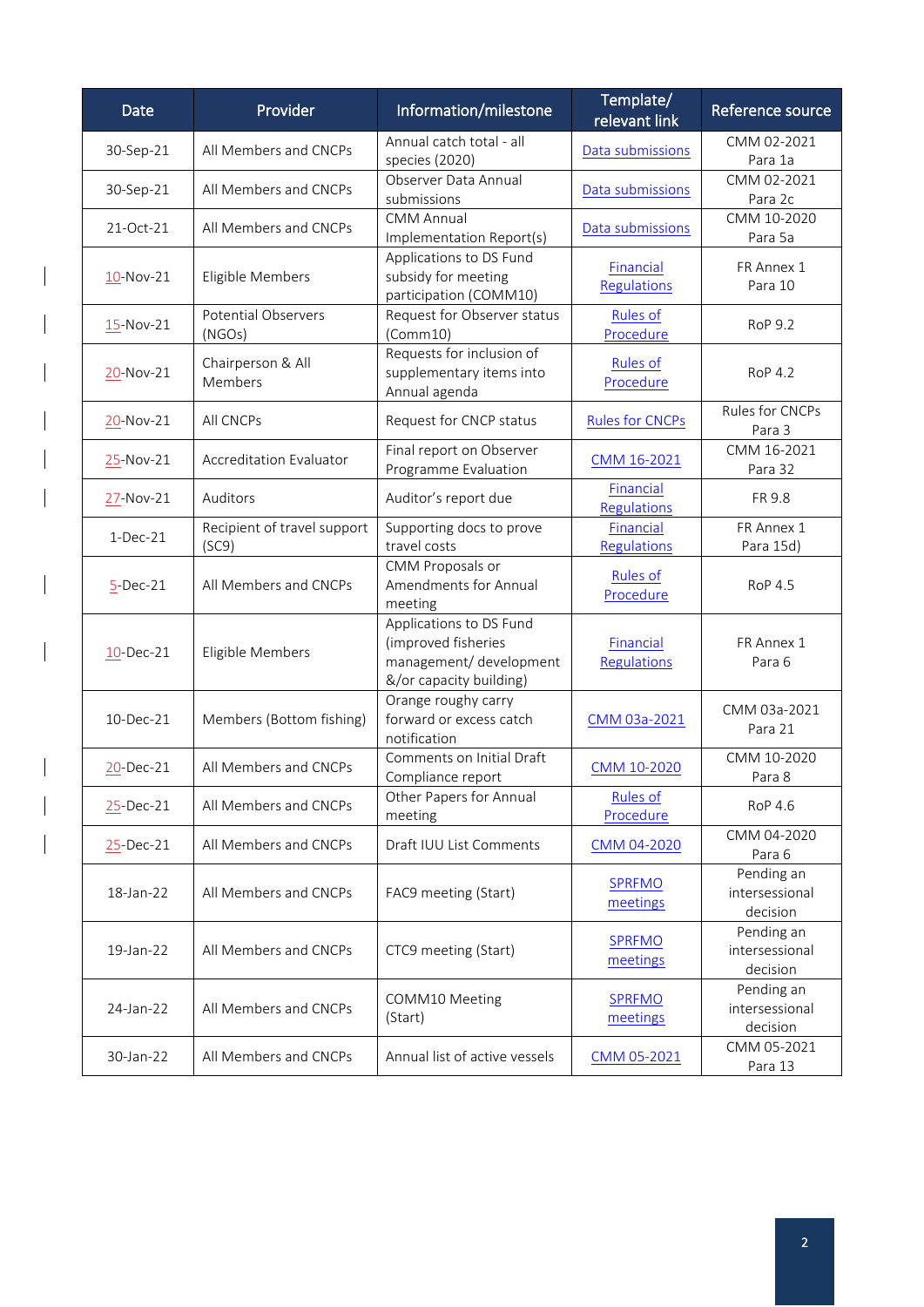## Other SPRFMO Submissions

| Date                                                |                                                                                                                                                 |                                                                                                                                                                                                | Template/<br>relevant link        | Reference source                                    |
|-----------------------------------------------------|-------------------------------------------------------------------------------------------------------------------------------------------------|------------------------------------------------------------------------------------------------------------------------------------------------------------------------------------------------|-----------------------------------|-----------------------------------------------------|
| CMM 01-2021 Trachurus murphyi                       |                                                                                                                                                 |                                                                                                                                                                                                |                                   |                                                     |
| No later than 15<br>days after their<br>adoption    | Coastal States that have<br>not given their express<br>consent who establish<br>domestic measures<br>concerning catches of T.<br>murphyi in ANJ | that may result in<br>catches exceeding the<br>difference between the<br>agreed catch<br>(throughout the range)<br>and the total catch<br>allocated (in the area to<br>which the CMM applies). | CMM 01-2021                       | CMM 01-2021<br>Para 27                              |
| Within 1 month<br>after adoption                    | Members/CNCPs who<br>adopt measures                                                                                                             | limiting their vessels<br>fishing for T. murphyi to<br>catches LESS THAN the<br>limits set out int Table 1.                                                                                    | CMM 01-2021                       | CMM 01-2021<br>Para 8                               |
| Within 20 days of<br>the end of the<br>month        | Members/CNCPs fishing<br>for T. murphyi                                                                                                         | Monthly catch report -<br>Jack mackerel<br>(Catches <70%)                                                                                                                                      | <b>Monthly Report</b><br>(CJM)    | CMM 01-2021<br>Para 12- Catches<br>Para 18- Vessels |
| Within 10 days of<br>the end of a 15-<br>day period | Members/CNCPs fishing<br>for T. murphyi                                                                                                         | Monthly catch report -<br>Jack mackerel<br>(Catches >70%)                                                                                                                                      | 15-day Reporting<br>(CJM)         | CMM 01-2021<br>Para 13- Catches<br>Para 18- Vessels |
| Promptly upon<br>reaching 100% of<br>limit          | Members/CNCPs fishing<br>for T. murphyi                                                                                                         | T. murphyi fishery;<br>Date of closure                                                                                                                                                         | CMM 01-2021                       | CMM 01-2021<br>Para 7                               |
|                                                     |                                                                                                                                                 | CMM 03-2021 Bottom Fishing                                                                                                                                                                     |                                   |                                                     |
| Immediately                                         | Bottom fishing vessels                                                                                                                          | Encounter with a<br>potential Vulnerable<br>Marine Ecosystem                                                                                                                                   | Annex <sub>7</sub><br>CMM 03-2021 | CMM 03-2021<br>Para 27b                             |
|                                                     |                                                                                                                                                 | CMM 03a-2021 Deepwater Species                                                                                                                                                                 |                                   |                                                     |
| No less than 72<br>hrs in advance                   | Members/CNCPs<br>engaged in bottom<br>fishing                                                                                                   | Prior to commencing<br>fishing in the Tasman Sea<br>or Westpac Banks Area                                                                                                                      | CMM 03a-2021                      | CMM 03a-2021<br>Para 26                             |
| Weekly:<br>by Monday 13:00<br><b>NZST</b>           | Members/CNCPs<br>engaged in Orange<br>Roughy fishing on NW<br>Challenger or Lord Howe<br>Rise Stocks                                            | Weekly Catch Reporting<br>for NW Challenger or<br>Lord Howe Rise Stocks<br>(Catches <50%)                                                                                                      | Daily/Weekly<br>Report (ORY)      | CMM 03a-2021<br>Para 17a/28                         |
| Daily:<br>by 13:00 NZST                             | Members/CNCPs<br>engaged in Orange<br>Roughy fishing on the<br>West Norfolk Ridge Stock                                                         | Daily Catch Reporting                                                                                                                                                                          | Daily/Weekly<br>Report (ORY)      | CMM 03a-2021<br>Para 18a                            |
| Daily:<br>by 13:00 NZST                             | Members/CNCPs<br>engaged in Orange<br>Roughy fishing on NW<br>Challenger or Lord Howe<br>Rise Stocks                                            | Daily Catch Reporting for<br>NW Challenger or Lord<br>Howe Rise Stocks<br>(Catches > 50%)                                                                                                      | Daily/Weekly<br>Report (ORY)      | CMM 03a-2021<br>Para 17b/28                         |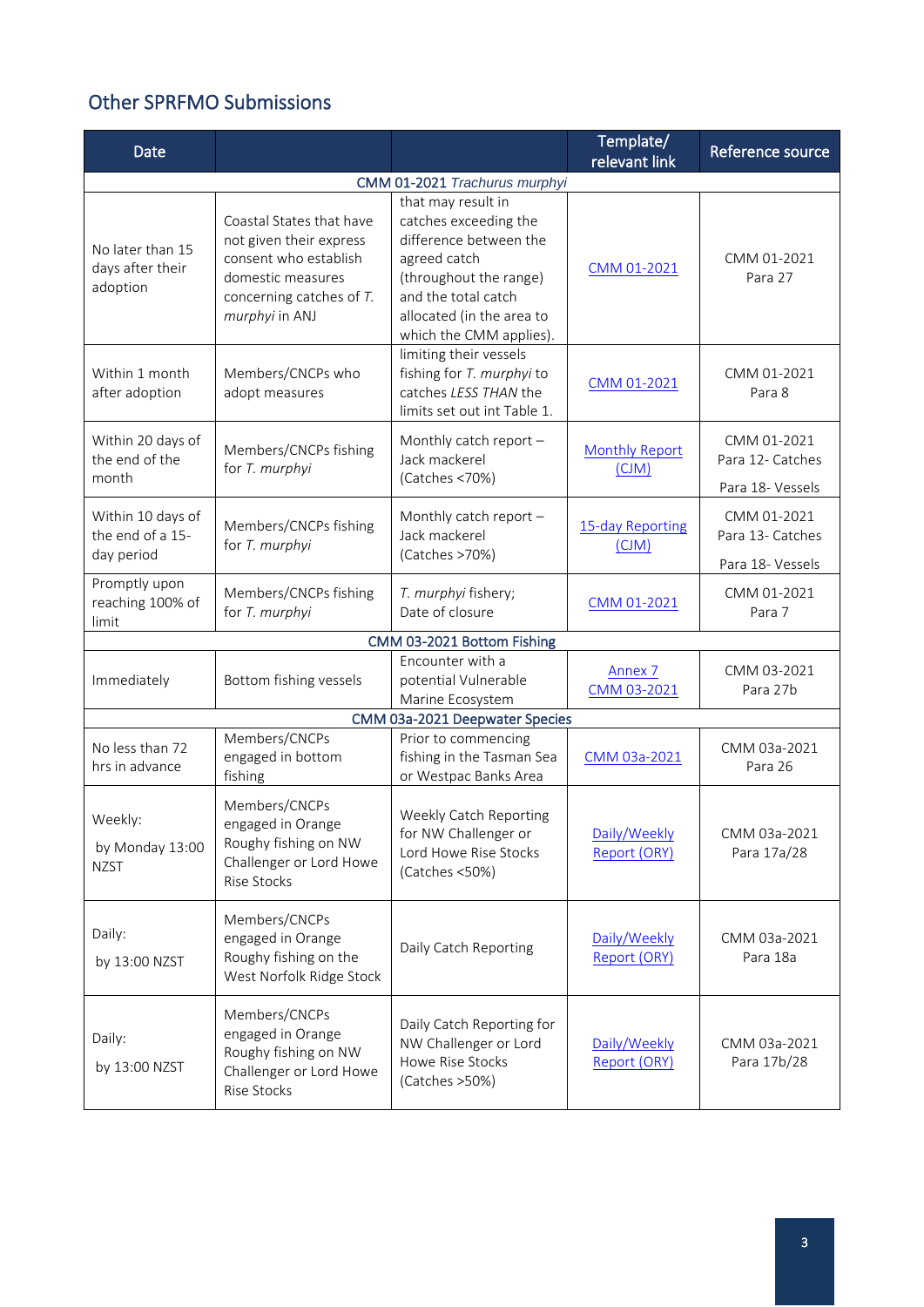| <b>Date</b>                                                                             |                                                    |                                                                                                                                          | Template/<br>relevant link                                         | Reference source                              |
|-----------------------------------------------------------------------------------------|----------------------------------------------------|------------------------------------------------------------------------------------------------------------------------------------------|--------------------------------------------------------------------|-----------------------------------------------|
| Daily:<br>by 13:00 NZST                                                                 | Members/CNCPs<br>engaged in bottom<br>fishing      | Daily Catch Reporting<br>(Catches >65%)<br>(Excludes Orange Roughy<br>NW Challenger, Lord Howe<br>Rise and West Norfolk Ridge<br>Stocks) | Daily/Weekly<br>Report (ORY)                                       | CMM 03a-2021<br>Para 28                       |
| Within 20 days of<br>the end of the<br>month                                            | Members/CNCPs<br>engaged in bottom<br>fishing      | Monthly catch report -<br>Deepwater and<br><b>Exploratory Fisheries</b>                                                                  | Monthly report<br>Deepwater and<br>Exploratory<br><b>Fisheries</b> | CMM 03a-2021<br>Para 27                       |
| As soon as<br>practicable                                                               | Members (Bottom<br>fishing - Deepwater<br>Species) | Reaching a catch limit                                                                                                                   | CMM 03a-2021                                                       | CMM 03a-2021<br>Para 16                       |
|                                                                                         |                                                    | CMM 05-2021 Record of Vessels                                                                                                            |                                                                    |                                               |
| 15 days prior to<br>the first entry into<br>Convention Area<br>for fishing<br>purposes  | All Members and CNCPs                              | Authorised Vessel details<br>(vessels not previously<br>on the SPRFMO Record<br>or for which IMO<br>derogation applies)                  | <b>Vessel submission</b>                                           | CMM 05-2021<br>Para 6, Annex 1e<br>footnote 1 |
| Within 15 days<br>after modification                                                    | All Members and CNCPs                              | Modifications to Vessel<br>details                                                                                                       | <b>Vessel submission</b>                                           | CMM 05-2021<br>Para 7                         |
| Within 3 days                                                                           | All Members and CNCPs                              | Revoked, relinquished or<br>otherwise no longer valid<br>vessel authorisations                                                           | <b>Vessel submission</b>                                           | CMM 05-2021<br>Para 8                         |
|                                                                                         |                                                    | CMM 06-2020 Vessel Monitoring System                                                                                                     |                                                                    |                                               |
| Within 21 days of<br>such changes<br>taking effect                                      | All Members and CNCPs                              | Changes to VMS<br>Point(s) of Contact                                                                                                    | <b>Annex 2</b><br>CMM 06-2020                                      | CMM 06-2020<br>Annex 2<br>Para 7              |
|                                                                                         |                                                    | CMM 07-2021 Port Inspection                                                                                                              |                                                                    |                                               |
| At least 48 hours<br>prior to estimated<br>time of arrival                              | Foreign fishing vessels<br>seeking entry to Port   | Prior Notification of Port<br>Call                                                                                                       | CMM 07-2021                                                        | CMM 07-2021<br>Para 11                        |
| 30 days prior to<br>change                                                              | All Members and CNCPs                              | Changes to Designated<br>Ports                                                                                                           | CMM 07-2021                                                        | CMM 07-2021<br>Para 9                         |
| 14 days prior to<br>change                                                              | All Members and CNCPs                              | Changes to port<br>Point(s) of Contact                                                                                                   | CMM 07-2021                                                        | CMM 07-2021<br>Para 5                         |
| No later than 5<br>working days                                                         | Members (port State)                               | Inspection Report<br>(Evidence of breach)                                                                                                | Port inspection<br>Report                                          | CMM 07-2021<br>Para 26b                       |
| Promptly                                                                                | Members (Port State)                               | Actions taken by port<br>State in response to<br>breach                                                                                  | CMM 07-2021                                                        | CMM 07-2021<br>Para 27                        |
| 15 working days<br>following<br>completion of<br>inspection                             | Members (port State)                               | Inspection Report                                                                                                                        | Port inspection<br>Report                                          | CMM 07-2021<br>Para 24                        |
| Within 90 days of<br>receipt of<br>inspection report<br>with an alleged<br>infringement | Members (flag State)                               | Flag State report on<br>Infringement<br>investigation /<br><b>Enforcement Action</b>                                                     | CMM 07-2021                                                        | CMM 07-2021<br>Para 28                        |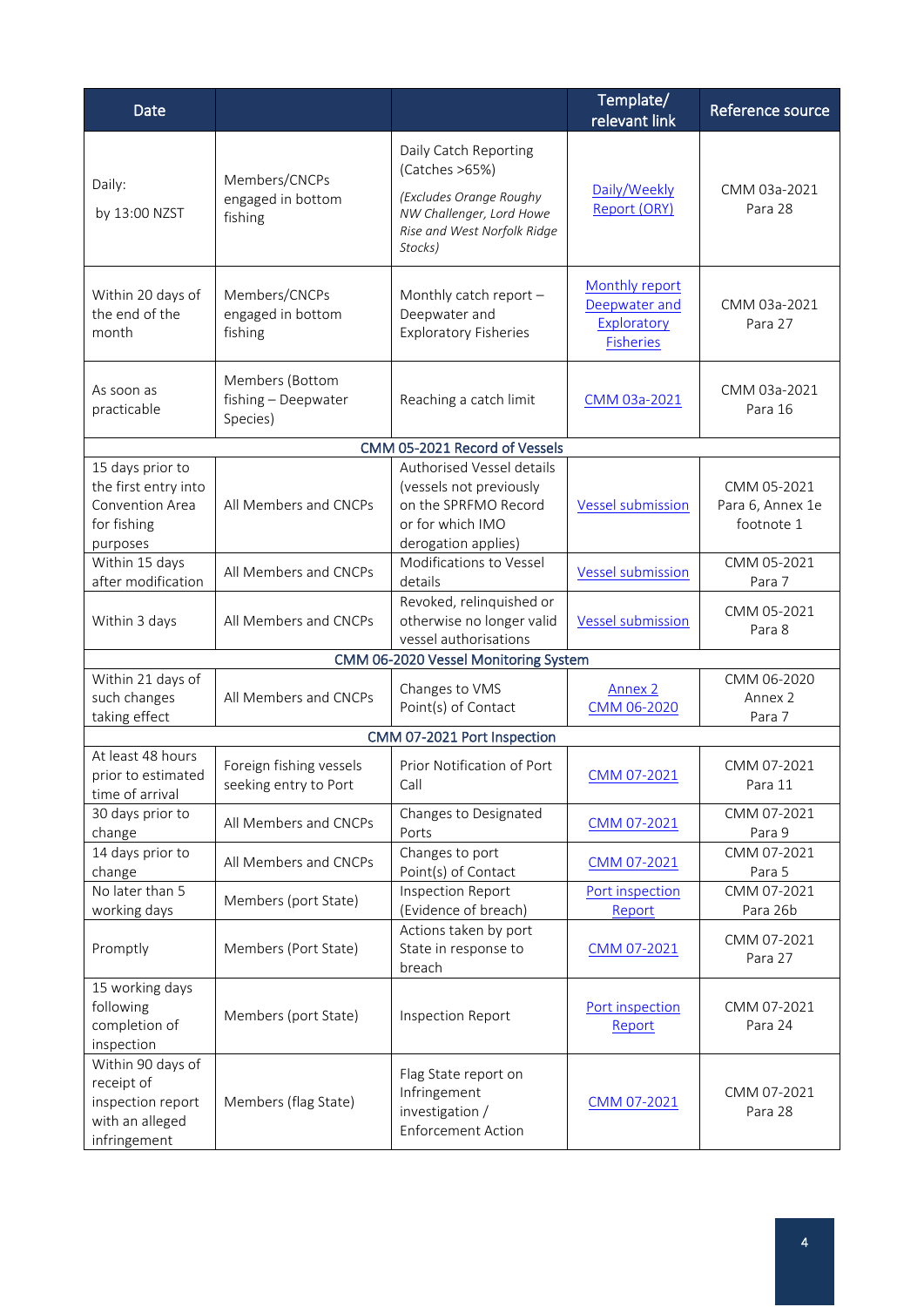| <b>Date</b>                                               |                                                                   |                                                                 | Template/<br>relevant link           | Reference source          |
|-----------------------------------------------------------|-------------------------------------------------------------------|-----------------------------------------------------------------|--------------------------------------|---------------------------|
|                                                           |                                                                   | CMM 08-2019 Gillnets                                            |                                      |                           |
| 36 hours prior to<br>Convention Area<br>entry             | All Members and CNCPs                                             | Gillnet transit dates                                           | CMM 08-2019                          | CMM 08-2019<br>Para 2a)   |
|                                                           |                                                                   | CMM 12-2020 Transhipment                                        |                                      |                           |
| 12 hours prior to<br>activities                           | Transhipping<br>Members/CNCPs                                     | Transhipment<br>Notification                                    | Transhipment<br>Notification         | CMM 12-2020<br>Para 4     |
| At least 7 days in<br>advance                             | Transhipping<br>Members/CNCPs<br>(except Jumbo flying<br>squid)   | Transhipment 14-day<br>period                                   | Transhipment<br>Notification         | CMM 12-2020<br>Para 4     |
| 7 days after<br>Transhipment                              | Transhipping<br>Members/CNCPs<br>(except squid)                   | Transhipment details                                            | Transhipment<br><b>Details</b>       | CMM 12-2020<br>Para 8     |
| No later than 15<br>days after<br>observer<br>debarkation | Authorities of the<br>Observed vessel<br>(except squid)           | Observed Transhipment<br>data                                   | Observer<br>transhipment<br>logsheet | CMM 12-2020<br>Para 6     |
| No later than 30<br>days after<br>observer<br>debarkation | Authorities of the<br>Observed Squid vessel                       | Observed Transhipment<br>data                                   | Observer<br>transhipment<br>logsheet | CMM 12-2020<br>Para 6     |
| Within 20 days of<br>the end of each<br>quarter           | Members/CNCPs<br>engaged in transhipment<br>of jumbo flying squid | Transhipment details                                            | Transhipment<br><b>Details</b>       | CMM 12-2020<br>Para 8     |
|                                                           |                                                                   | CMM 14b-2021 Exploratory Potting (Cook Islands)                 |                                      |                           |
| Promptly                                                  | Members<br>(exploratory potting)                                  | Directive to cease fishing<br>due to sustainability<br>concerns | CMM14b-2021                          | CMM 14b-2021<br>Para 16a) |
| CMM 16-2021 Observer Programme                            |                                                                   |                                                                 |                                      |                           |
| Within 30 days of<br>evaluation                           | Observer Programme<br><b>Accreditation Evaluator</b>              | Provision of Draft<br>Preliminary Evaluation<br>Report          | CMM 16-2021                          | CMM 16-2019<br>Para 27    |
| CMM 17-2019 Fishing Gear and Marine Plastic Pollution     |                                                                   |                                                                 |                                      |                           |
| Promptly                                                  | All Members and CNCPs                                             | Transmit information on<br>ALDFG to the Secretariat             | <b>ALDFG report</b>                  | CMM 17-2019<br>Para 3     |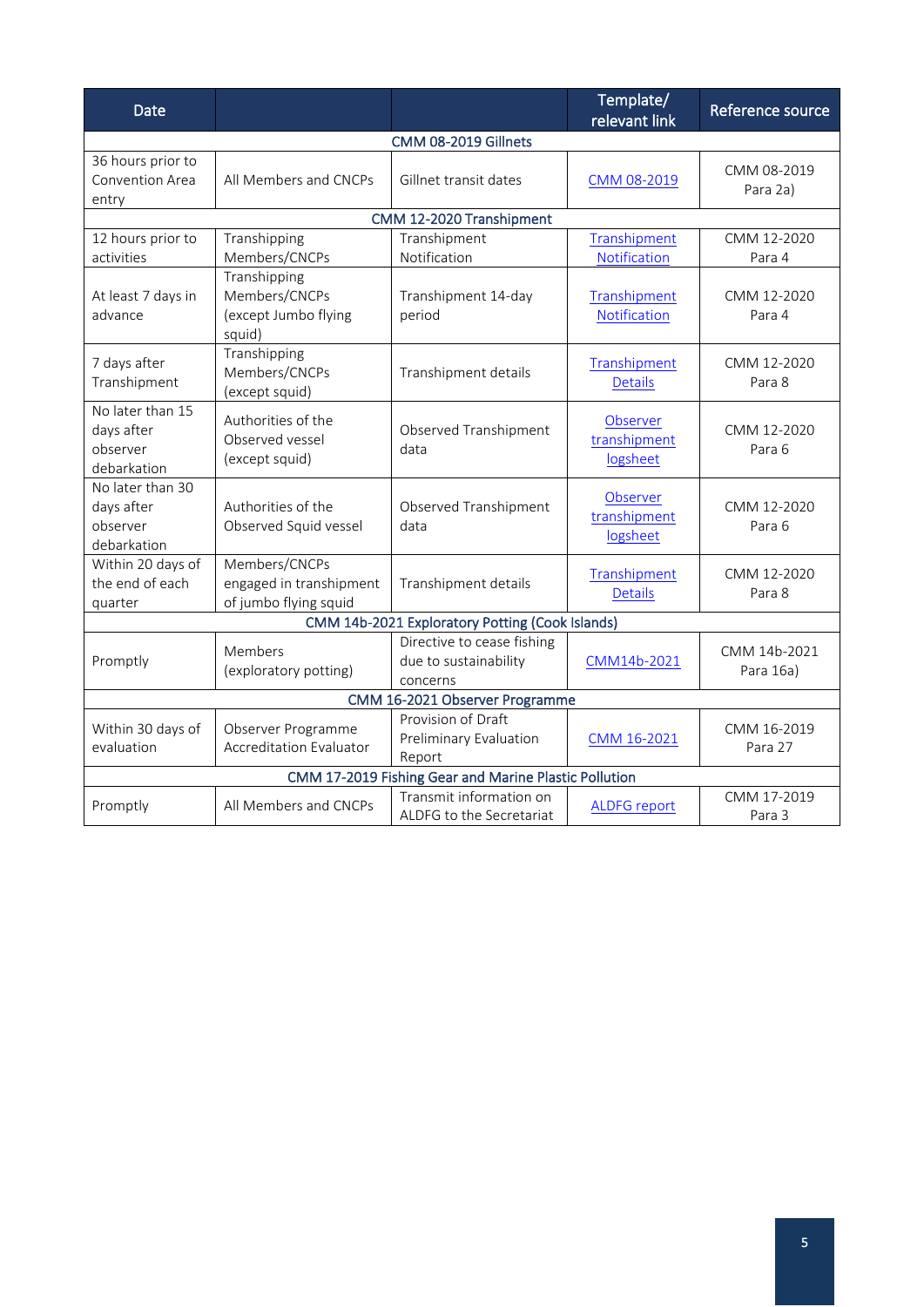## Secretariat

| Date         | <b>Deadline and Reminders</b>                                                                                          | Involved stakeholders                  | Timeframe                                              |
|--------------|------------------------------------------------------------------------------------------------------------------------|----------------------------------------|--------------------------------------------------------|
| 7-Mar-21     | Reminder - DS applicants provide supporting<br>docs to prove travel costs                                              | Recipient of Travel support<br>(COMM9) | 1 month prior to<br>deadline                           |
| 31-Mar-21    | List of experts, staff members and dependants<br>to MFAT                                                               | Secretariat                            | "twice a year"                                         |
| 6-Apr-2021   | Reminder - Compliance Review                                                                                           | Affected Members and<br><b>CNCPs</b>   | 1 month prior to<br>deadline                           |
| 06-May-21    | New CMMs become binding                                                                                                | All Members and CNCPs                  | 90 days after date of<br>notification                  |
| $9-May-21$   | Reminder - Contributions Payment                                                                                       | Affected Members and<br><b>CNCPs</b>   | 1 month prior to<br>deadline                           |
| 31-May-21    | Reminder - June 30 data submissions                                                                                    | All Members and CNCPs                  | 1 month prior to<br>deadline                           |
| 14-Jun-21    | Reminder - Applications to DS Fund subsidy for<br>meeting participation (SC9)                                          | Members<br>(Developing States)         | 1 month prior to<br>deadline                           |
| 29-Jun-21    | SC Invitation and draft Provisional Agenda<br>(reminder - supplementary items)                                         | All Members, CNCPs,<br>Observers       | 90 days prior to<br>meeting                            |
| $n/a - 2021$ | Reminder - Compliance Action Plan                                                                                      | Affected Members and<br><b>CNCPs</b>   | 1 month prior to<br>deadline                           |
| 19-Jul-21    | Confirmation to Applications for meeting<br>participation (SC9)                                                        | Members<br>(Developing States)         | 70 days in advance of<br>the meeting                   |
| 29-Jul-21    | SC Provisional Agenda (Reminder - annual<br>reports, SC papers, obs data, assessments,<br>research, JM Datacall, reps) | All Members and CNCPs                  | 60 days before the<br>meeting                          |
| 27-Aug-21    | Reminder -Vessels presumed to be IUU fishing<br>over the past 2 years                                                  | All Members and CNCPs                  | 1 month prior to<br>deadline                           |
| 28-Aug-21    | Secretariat papers for SC meeting                                                                                      | Secretariat                            | 30 days before the<br>opening of the<br>meeting        |
| 29-Aug-21    | Annual financial Statements to Auditors                                                                                | Secretariat                            | 60 days following the<br>end of the FY                 |
| 31-Aug-21    | Reminder - Annual catch total - all species<br>(2020) & observer data                                                  | All Members and CNCPs                  | 1 month prior to<br>deadline                           |
| 7-Sep-21     | Circulate SC papers                                                                                                    | Secretariat                            | at least 20 days before<br>the start of the<br>meeting |
| 21-Sep-21    | Reminder - CMM Annual Implementation<br>Report(s)                                                                      | All Members and CNCPs                  | 1 month prior to<br>deadline                           |
| 27-Sep-21    | SC9 start of meeting (preceded by a workshop)                                                                          | All Members and CNCPs                  | Start date                                             |
| 30-Sep-21    | List of experts, staff members and dependants<br>to MFAT                                                               | Secretariat                            | "twice a year"                                         |
| 11-Oct-21    | Reminder - Applications to DS Fund subsidy for<br>meeting participation (COMM10)                                       | Members (Developing<br>States)         | 1 month prior to<br>deadline                           |
| 21-Oct-21    | Reminder - Request for CNCP status                                                                                     | All CNCPs                              | 1 month prior to<br>deadline                           |
| 26-Oct-21    | Invitation to Annual meeting & draft Provisional<br>Agenda (Reminder - supplementary items,<br>proposals)              | All Members, CNCPs,<br>Observers       | 90 days before the<br>meeting                          |
| 26-Oct-21    | Draft IUU List (reminder comments due by)                                                                              | All Members and CNCPs                  | 90 days before annual<br>meeting                       |
| 26-Oct-21    | Reminder - Final Evaluation Report                                                                                     | <b>Accreditation Evaluator</b>         | 1 month prior to<br>deadline                           |
| 28-Oct-21    | Reminder - Auditors report due                                                                                         | Auditors                               | 1 month prior to<br>deadline                           |